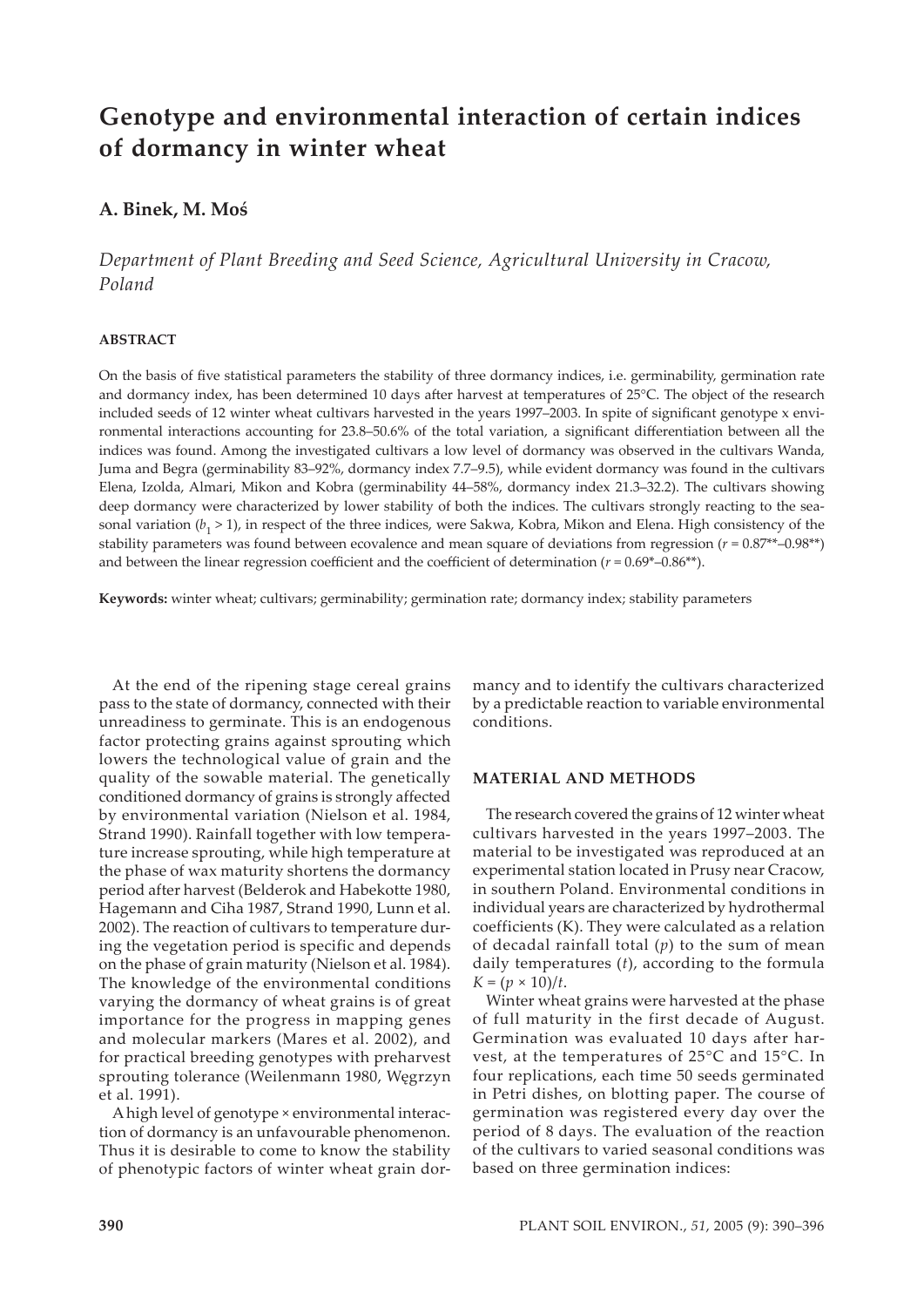| Sources of<br>variation |     | Germinability |                   | Germination rate |                          | Dormancy index           |                          |
|-------------------------|-----|---------------|-------------------|------------------|--------------------------|--------------------------|--------------------------|
|                         | df  | $S^2$         | $\sim \sigma^2$ % | S <sup>2</sup>   | $\sim \sigma^2$ %        | $S^2$                    | $\sim \sigma^2$ %        |
| Year                    | 6   | 181.01**      | 38.0              | $26.99**$        | 22.1                     | $362.80**$               | 16.4                     |
| Cultivar                | 11  | 716.31**      | 38.2              | $37.16**$        | 53.4                     | 413.37**                 | 33.0                     |
| Interaction             | 66  | 58.56**       | 23.8              | $2.28**$         | 24.5                     | 74.24**                  | 50.6                     |
| Error                   | 327 | 21.12         | $\qquad \qquad$   | 0.74             | $\overline{\phantom{0}}$ | $\overline{\phantom{0}}$ | $\overline{\phantom{0}}$ |

Table 1. Analysis of variance and percentage of the variance components for the investigated sources of variation of dormancy in winter wheat cultivars

\*/\*\*significant at *P* = 0.05 and *P* = 0.01, respectively

- 1. Germination ability, according to ISTA (1999).
- 2. Germination rate (Kamaha and Maguire 1992)  $= k_2/d_2 + k_3/d_3 + ... + k_n/d_n$ , where *k* is the number of normally germinated seeds in successive observation days (*d*).
- 3. Dormancy index (Strand 1990) =  $[2(ZNK 15°C)]$ + ZNK 25°C)]/3, where ZNK is the number of healthy seeds not germinating after 8 days at the temperatures of 15°C and 25°C, respectively.

The mentioned germination indices of the seven years were conducted as a randomized complete block with four replicates of the 12 genotypes, after the transformation of percentage values to angular values according to Bliss. Homogeneous cultivar groups were separated on the basis of Duncan's multiple *t*-test ( $P = 0.05$ ). The reaction of the cultivars to the seasonal variation was evaluated on the basis of several estimators used most often when analysing the stability of traits (Eberhart and Russell 1966, Lin et al. 1986, Galek et al. 2000). The measures of stability were: the coefficient of variation  $(V_i^{\phi})$  for cultivars means, ecovalence (*Wi* ) defining the participation of each genotype in the genotype × environmental interactions

(Wricke 1965), coefficient of linear regression  $(b_i)$ and mean square of deviation from the regression  $[S^2_{d(i)}]$  of genotypes in relation to the environment index, and the determination coefficient (*Di* %). The significance of  $b_i$  and the hypothesis  $H_{b(i)}$ :  $b_1 = b_2$ were verified using the *F*-test.

#### **RESULTS AND DISCUSSION**

Higher temperature inhibits the process of dormant seed germination and makes the genotypic differences more clear (Strand 1990, Kamaha and Maguire 1992, Binek 2002). The results of the analysis of variance carried out for the investigated indices of germination at the temperature of 25°C point to a significant and considerable effect of all the discussed sources of variation (Table 1). The percentage of the variance components confirmed the considerable effect of the seasonal variation (38.0–22.1%) on germination ability as well as the rate of germination. However in regards to the dormancy index the percentage of this source of variation were smaller (16.4%). The interaction

| Year<br>decade |     | June           |     |     | July |         |     |
|----------------|-----|----------------|-----|-----|------|---------|-----|
|                | 1   | $\overline{2}$ | 3   | 1   | 2    | 3       | 1   |
| 1997           | 2.0 | 2.4            | 2.9 | 8.1 | 5.7  | 1.3     | 0.9 |
| 1998           | 3.0 | 2.0            | 1.0 | 1.3 | 0.5  | 0.7     | 0.3 |
| 1999           | 1.5 | 3.7            | 6.4 | 1.4 | 0.7  | $0.8\,$ | 0.7 |
| 2000           | 1.1 | 1.9            | 1.1 | 2.0 | 3.6  | 7.4     | 0.7 |
| 2001           | 1.4 | 2.2            | 4.7 | 0.9 | 1.9  | 3.8     | 2.9 |
| 2002           | 3.9 | 0.1            | 1.8 | 0.3 | 1.3  | 0.4     | 1.4 |
| 2003           | 1.2 | 0.7            | 0.0 | 1.0 | 0.1  | 1.0     | 0.1 |

Table 2. Hydrothermal coefficients for the periods of flowering and ripening of winter wheat cultivars in the years 1997–2003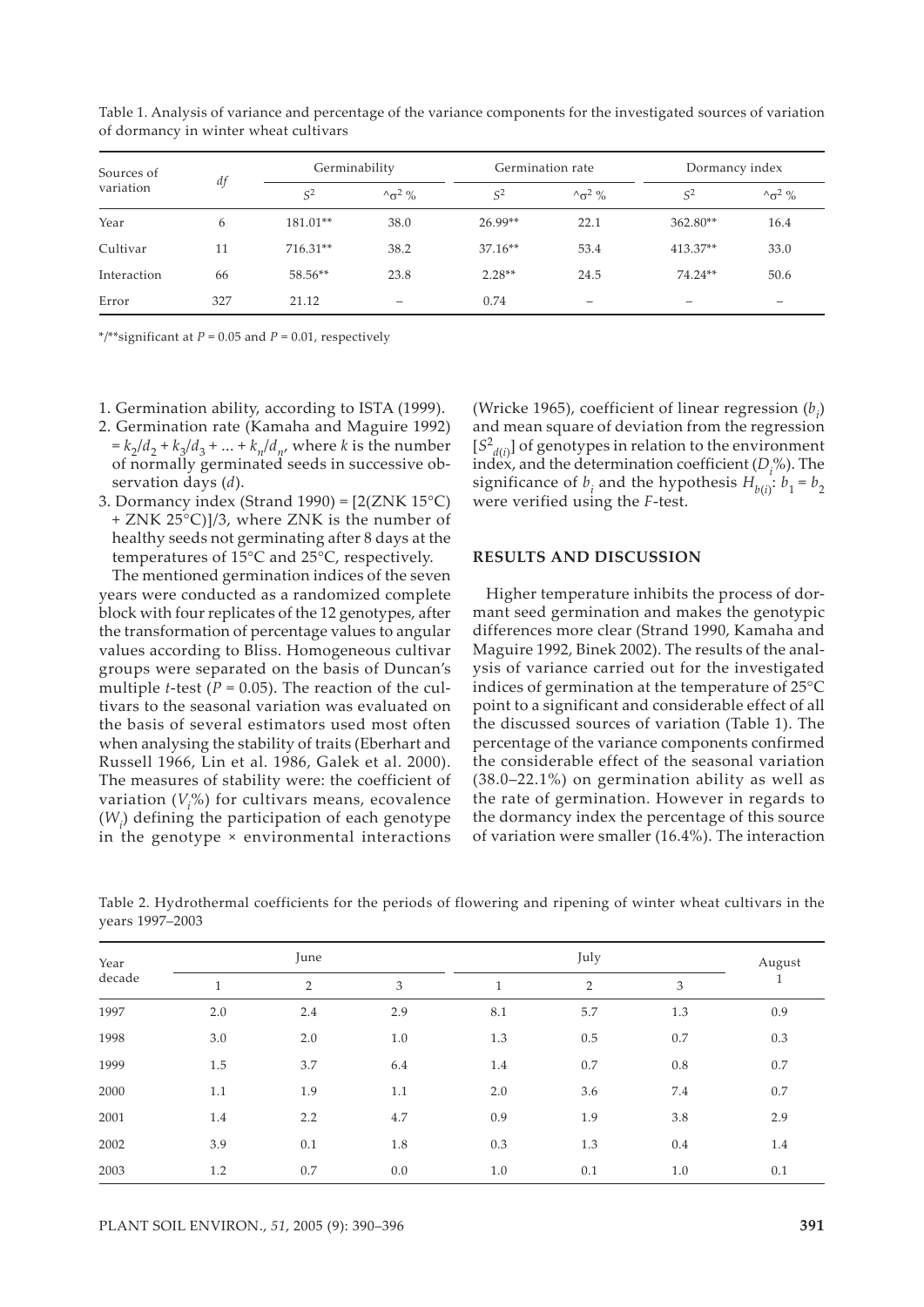between cultivars and years was most evident in the results for the dormancy index as it accounted for 50.6% of the total variation.

The year-varying environmental conditions were characterized on the basis of hydrothermal coefficients (Table 2). According to Strand (1990) there is a relationship between the dormancy index and temperature and insolation at the time of 10–40 days before harvest. It has also been found that cultivars react specifically to weather conditions, among others to temperature total, harvest date and germination temperature (Strand 1990, Binek 2002, Nyachiro et al. 2002). The calculated hydrothermal coefficients, which acquired *K* > 1 values, point to high humidity of the environment at the time of seed development and ripening (Table 2). The values of the coefficient, varying in individual decades of ripening, from June to the first decade of August, did not show any relationship with the investigated dormancy indices, calculated for individual years, and with the coefficients of variation for the investigated cultivars (Table 3). Strand (1990) also found that both the relative humidity of the environment and the ratio of rainfall to temperature did not affect directly the grain dormancy. Lunn et al. (2002), when investigating differences in dormancy of wheat cultivars, observed that the effect of years on dormancy was much stronger than that of the location.

In spite of a considerable seasonal variation and the interaction between cultivars and years, significant differences in germinability of the investigated winter wheat cultivars were found (Table 4). On the basis of multiple Duncan's test 6 cultivar groups homogeneous in respect of that trait, were separated. The greatest readiness to germinate after harvest (92–83%) was observed in Wanda, Juma and Begra. Low germination indices (44–58%), caused by the state of deep grain dormancy, were observed in Elena, Izolda, Almari, Mikon and Kobra. The year-varying germinability was inversely proportional to the germination results. The cultivars with a short dormancy period, germinating well after harvest, showed low environmental variation (*V*% = 6.5–13.7), while the results for the germination of cultivars with deeper dormancy revealed greater variation  $(V\% = 43.6 - 57.6)$ . Considering the tested cultivars, Roma and Izolda were characterized by high ecovalence and deviation from regression. The reaction of Begra was highly consistent with the environmental index ( $D_i$ % = 92.3). The significant differentiation of the coefficients of regression is proof of a dissimilar reaction of genotypes to the variable environmental conditions between years. The cultivars Mikon, Sakwa, Kaja, Elena and Izolda were characterized by high linear regression indices  $(b_i)$ . The post-harvest germinability of these cultivars (43.6–62.7%) indicates the dormancy of medium and deep intensity. The greater deviation from regression  $[S^2_{d(i)}]$  observed in these cultivars shows that a considerable part of the genotype × environmental interactions cannot be predicted as a function of the environmental variation effect. Such a reaction of cultivars, causing a decrease in the dormancy level and an increase in the readiness of grains to germinate, is an unfavourable phenomenon.

Another factor of the dormancy variation is the germination rate (Kamaha and Maguire 1992). The ranking of cultivars, done in respect of that indices, showed high conformity with the germinability results. The average germination rate ranged from

| Table 3. Mean values of seed germinability indices for the tested assortment of winter wheat cultivars in the years |  |  |
|---------------------------------------------------------------------------------------------------------------------|--|--|
| 1997–2003                                                                                                           |  |  |

| Harvest<br>year | Germinability (25°C) |       |                | Germination rate $(25^{\circ}C)$ |                | Dormancy index    |  |
|-----------------|----------------------|-------|----------------|----------------------------------|----------------|-------------------|--|
|                 | $\overline{x}$       | $V\%$ | $\overline{x}$ | $V\%$                            | $\overline{x}$ | $V\%$             |  |
| 1997            | 86.3                 | 10.6  | 8.04           | 20.1                             | 11.6           | 54.9              |  |
| 1998            | 72.7                 | 24.3  | 6.43           | 13.7                             | 26.3           | 55.1              |  |
| 1999            | 69.4                 | 28.2  | 6.81           | 35.5                             | 17.6           | 75.4              |  |
| 2000            | 50.9                 | 51.6  | 4.55           | 61.9                             | 19.3           | 55.3              |  |
| 2001            | 69.4                 | 26.0  | 8.44           | 36.3                             | 19.1           | 61.8              |  |
| 2002            | 76.8                 | 16.6  | 8.81           | 32.3                             | 12.5           | 53.6              |  |
| 2003            | 41.6                 | 58.9  | 6.16           | 65.5                             | 24.7           | 47.4              |  |
| $LSD_{p=0.05}$  | 10.12                |       | 1.232          |                                  | 7.34           | $\qquad \qquad -$ |  |
| Mean            | 66.7                 | 30.9  | 7.03           | 37.9                             | 18.7           | 57.6              |  |
| $CV\%$          | 23.2                 |       | 23.1           |                                  | 29.6           |                   |  |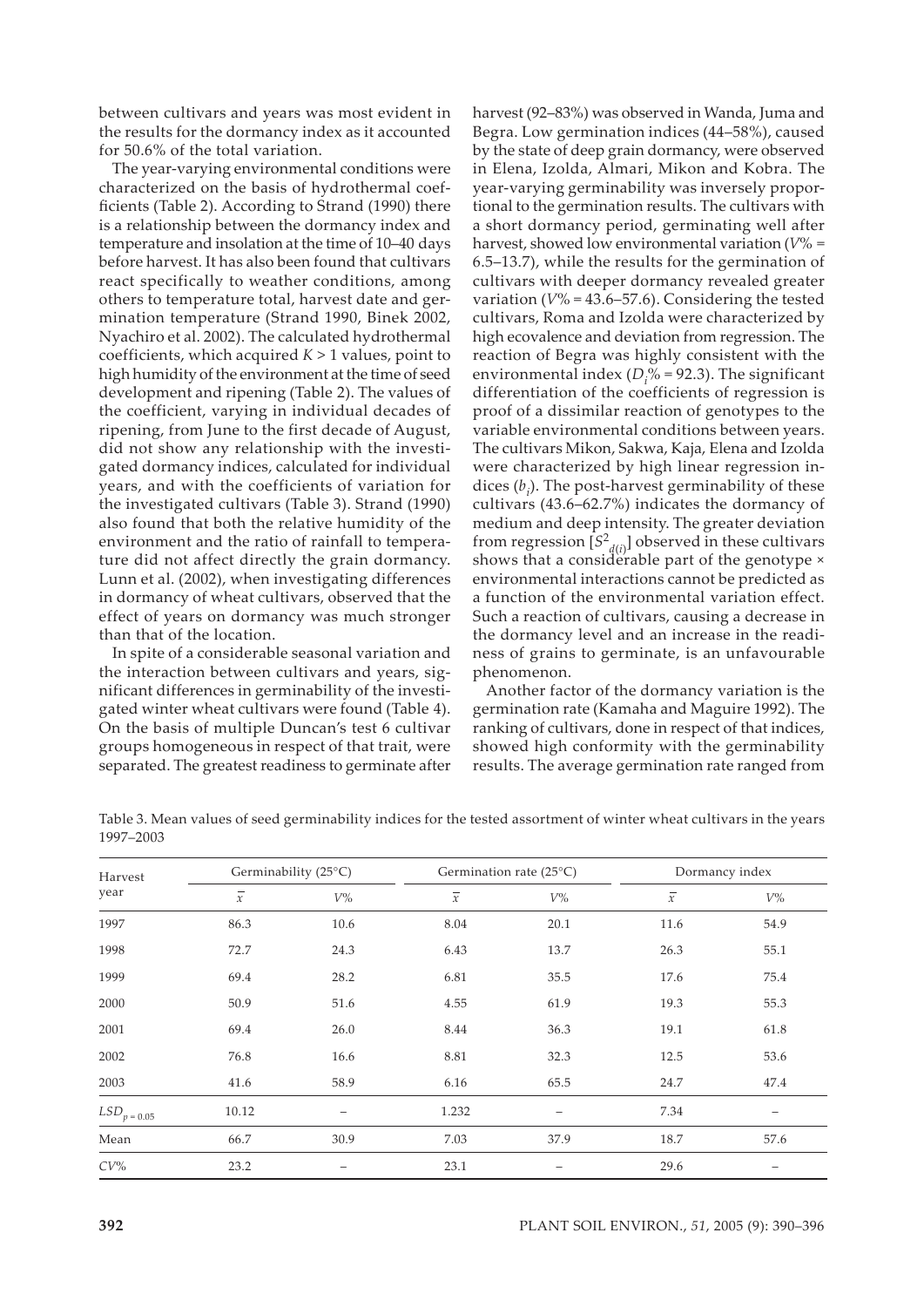| Cultivar       | Mean      | $CV\%$ | $W_i$  | $b_i$     | $S^2_{\underline{d}(i)}$ | $D_i$ % |
|----------------|-----------|--------|--------|-----------|--------------------------|---------|
| Wanda          | $91.6$ a# | 6.5    | 995.4  | 0.225     | 29.04                    | 32.7    |
| Juma           | 84.4 ab   | 7.7    | 785.3  | 0.312     | 23.62                    | 53.8    |
| $Begra +$      | 83.1 ab   | 13.7   | 175.5  | $0.713**$ | 12.05                    | 92.3    |
| Korweta +      | 75.5 bc   | 21.2   | 374.6  | $0.914**$ | 72.88                    | 76.4    |
| Roma +         | 71.9 bcd  | 26.3   | 1953.0 | 0.569     | 338.31                   | 21.3    |
| Sakwa +        | 62.7 cde  | 36.2   | 444.7  | 1.439**   | 34.68                    | 94.4    |
| Kaja           | 60.7 de   | 37.2   | 456.9  | 1.422**   | 41.22                    | 93.3    |
| Kobra +        | 57.6 def  | 40.8   | 1049.0 | 1.299*    | 184.39                   | 72.1    |
| Mikon $(DE) +$ | 55.3 ef   | 46.8   | 1174.0 | 1.509**   | 162.33                   | 79.8    |
| Almari         | 54.1 ef   | 35.6   | 616.5  | 1.073*    | 121.72                   | 72.7    |
| Izolda         | 51.9 ef   | 45.5   | 1361.0 | 1.203*    | 260.45                   | 61.0    |
| Elena          | 43.6 f    | 52.3   | 787.4  | $1.324**$ | 127.83                   | 79.5    |

Table 4. Parameters of the stability of germination ability of winter wheat cultivars at the temperature of 25°C, 10 days after harvest, in the years 1997–2003

#means marked with the same letter do not differ significantly according to Duncan's multiple *t*-test (*P* = 0.05)

\*/\*\*significant at *P* = 0.05 and *P* = 0.01, respectively

+cultivars certified according to the OECD Seed Schemes

12.4 to 4.7 (Table 5). The coefficients (*V*%) describing the reaction of the cultivars to the seasonal variation showed similar differentiation as compared with the germinability variation. In Kobra and Elena, the cultivars with low germination rate stability, considerable interaction with environments  $(W_i)$ were found. Beside the mentioned cultivars significant coefficients of regression  $b_i$  > 1 also occurred

in Korweta and Sakwa. These cultivars were also characterized by high values of the determination coefficient (*D<sub>i</sub>* > 60%). This coefficient also revealed a different reaction to the seasonal variation in the cultivar Roma  $(D_i = 7.1\%)$ .

The dormancy index proposed by Strand (1990) defines the reaction of cultivars to thermally varied germination conditions (Table 6). The greatest

Table 5. Parameters of the stability of germination rate of winter wheat cultivars at the temperature of 25°C, 10 days after harvest, in the years 1997–2003

| Cultivar       | Mean              | $CV\%$ | $W_i$ | $b_i$     | $S^2_{\ d(i)}$ | $D\%$ |
|----------------|-------------------|--------|-------|-----------|----------------|-------|
| Wanda          | 12.44 a#          | 17.6   | 36.1  | 0.756     | 4.20           | 26.8  |
| Begra +        | 9.13 <sub>b</sub> | 19.1   | 25.3  | $1.020**$ | 0.84           | 77.1  |
| Juma           | 8.89 b            | 20.1   | 26.2  | 0.877     | 1.75           | 54.3  |
| Korweta +      | 8.02 b            | 27.7   | 36.7  | 1.352**   | 1.00           | 83.2  |
| Roma +         | 7.92 b            | 17.0   | 18.0  | 0.240     | 2.03           | 7.1   |
| Kobra +        | 6.21c             | 44.2   | 52.2  | 1.436*    | 3.48           | 61.5  |
| Kaja           | 5.84 с            | 35.5   | 32.8  | 1.068*    | 2.06           | 59.9  |
| Sakwa +        | 5.64 с            | 36.2   | 32.0  | 1.159*    | 1.38           | 72.4  |
| Izolda         | 5.32 с            | 43.2   | 38.7  | 1.106     | 3.03           | 52.1  |
| Mikon $(DE) +$ | 5.30 с            | 40.3   | 34.4  | $1.143*$  | 1.95           | 64.3  |
| Almari         | 5.00c             | 30.1   | 20.7  | 0.551     | 1.91           | 30.1  |
| Elena          | 4.69c             | 53.2   | 44.4  | $1.293*$  | 2.96           | 60.3  |

#means marked with the same letter do not differ significantly according to Duncan's multiple *t*-test (*P* = 0.05)

\*/\*\*significant at *P* = 0.05 and *P* = 0.01, respectively

+cultivars certified according to the OECD Seed Schemes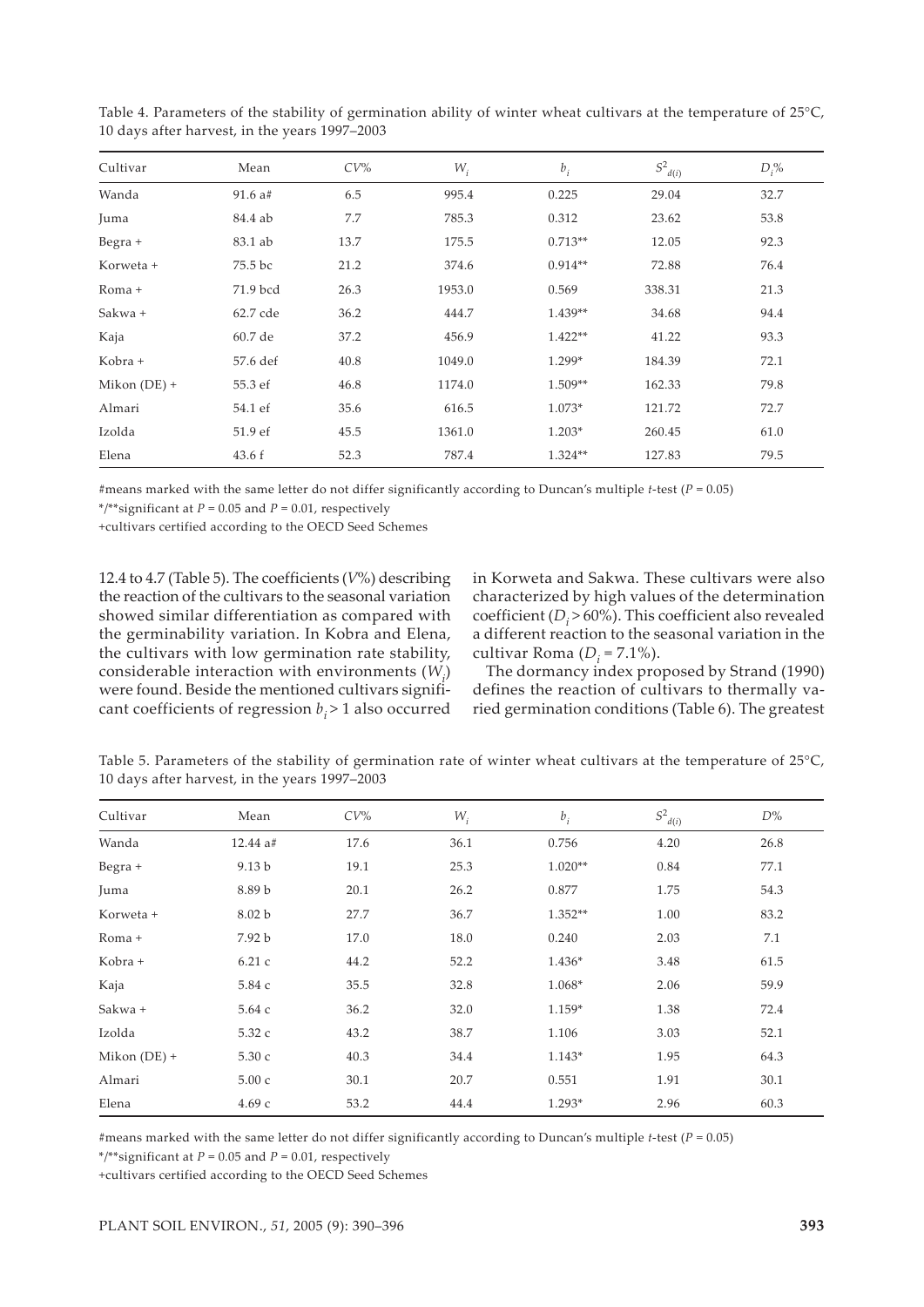| Cultivar       | Mean     | $CV\%$ | $W_i$  | $b_i$     | $S^2_{\ d(i)}$ | $D\%$ |
|----------------|----------|--------|--------|-----------|----------------|-------|
| Wanda          | 7.7a#    | 66.1   | 286.6  | 0.141     | 30.04          | 2.4   |
| Begra +        | 8.9 ab   | 47.8   | 39.6   | $0.605**$ | 2.14           | 86.4  |
| Juma           | $9.5$ ab | 34.5   | 215.3  | 0.251     | 22.25          | 9.5   |
| Korweta +      | 12.5 ab  | 34.3   | 88.1   | 0.567     | 10.67          | 52.8  |
| Kaja           | 16.9 bc  | 77.8   | 140.3  | 0.757     | 25.87          | 45.1  |
| Sakwa +        | 20.1 bc  | 50.5   | 185.3  | $1.675**$ | 20.17          | 83.7  |
| Roma +         | 20.6 bc  | 64.1   | 1598.0 | 0.349     | 303.81         | 1.5   |
| Kobra +        | 21.3 bcd | 37.0   | 268.4  | 1.715*    | 34.76          | 75.8  |
| Almari         | 24.0 cd  | 46.5   | 269.4  | 0.623     | 48.61          | 22.8  |
| Mikon $(DE) +$ | 25.5d    | 30.2   | 886.8  | $2.364**$ | 95.34          | 68.5  |
| Izolda         | 25.6d    | 51.4   | 542.2  | 1.330     | 104.43         | 38.5  |
| Elena          | 32.2 d   | 34.6   | 349.6  | 1.564*    | 58.18          | 60.9  |

Table 6. Parameters of the stability of the dormancy index for winter wheat cultivars, 10 days after harvest, in the years 1997–2003

#means marked with the same letter do not differ significantly according to Duncan's multiple *t*-test (*P* = 0.05)

\*/\*\*significant at *P* = 0.05 and *P* = 0.01, respectively

+cultivars certified according to the OECD Seed Schemes

values of the index were shown by the cultivars with high percentage of healthy seeds not germinating at 25°C as compared with the percentage of seeds germinating at 15°C. Such a reaction of cultivars to temperature results from the dormancy of seeds observed in Elena, Izolda, Mikon and Almari. The greatest ecovalence of the dormancy index was noted for Roma, while Korweta and Begra were found to be stable in respect of that index. The coefficients of regression for the cultivars were not diversified significantly. The cultivars Roma, Wanda and Juma showed the least consistence of the dormancy index in relation to the environmental mean value (*D*% = 1.5–9.5). The deeper the seed dormancy of the tested cultivars grew the lesser the stability of germinability and dormancy index was. In the case of Roma, with medium dormancy, the reaction to the environment condition was unpredictable.

The results obtained for the stability of the reaction of the tested cultivars depended on the analysed dormancy indices and the estimators of the stability measures. The calculated coefficients of correlation between the investigated indices for cultivars as well as the cultivars and years acquired highly significant values (Table 7). However the reaction of the cultivars to the environmental conditions, defined on the basis of these indices, was diversified. Mean values of the environment index in succeeding years depend mainly on the number of cultivars with deep dormancy, which show greater environmental variation. It seems

that the sample of 12 cultivars evaluated over the period of 7 years can be regarded as a representative sample for winter wheat cultivars, registered in the national list.

The dormancy factors discussed in the paper and used in numerous research works (Strand 1990, Kamaha and Maguire 1992, Nyachiro et al. 2002) undergo, to a varied degree, genotype-environmental interactions. Among the tested cultivars the greatest unstability of germinability and the dormancy index was found in Roma. According to Weilenmann (1980), high values of ecovalence point to untypical behaviour of cultivars, resulting from a specific reaction to weather conditions in a given year. Significant coefficients of regression  $b_i$  > 1 for all the three dormancy indices were found for the cultivars Sakwa, Kobra, Mikon and Elena. The mentioned cultivars showed a stronger and directed reaction in relation to the environment index, although Sakwa and Kobra were characterized by medium dormancy, and Mikon and Elena showed deep dormancy.

The evaluation of the stability of the three dormancy indices was done on the basis of five parameters of stability. The calculated coefficients of correlation (Table 8) showed highly significant positive relation  $(r = 0.87^{**}-0.97^{**})$  between ecovalence  $(W_i)$  and  $[S^2_{d(i)}]$  – the mean square of deviations from regression. Significant interrelation ( $r = 0.69^*$ –0.86<sup>\*\*</sup>) was also found between the coefficient of regression  $(b_i)$  and  $(D_i^{\circ\circ})$ , the coefficient of determination. These findings confirm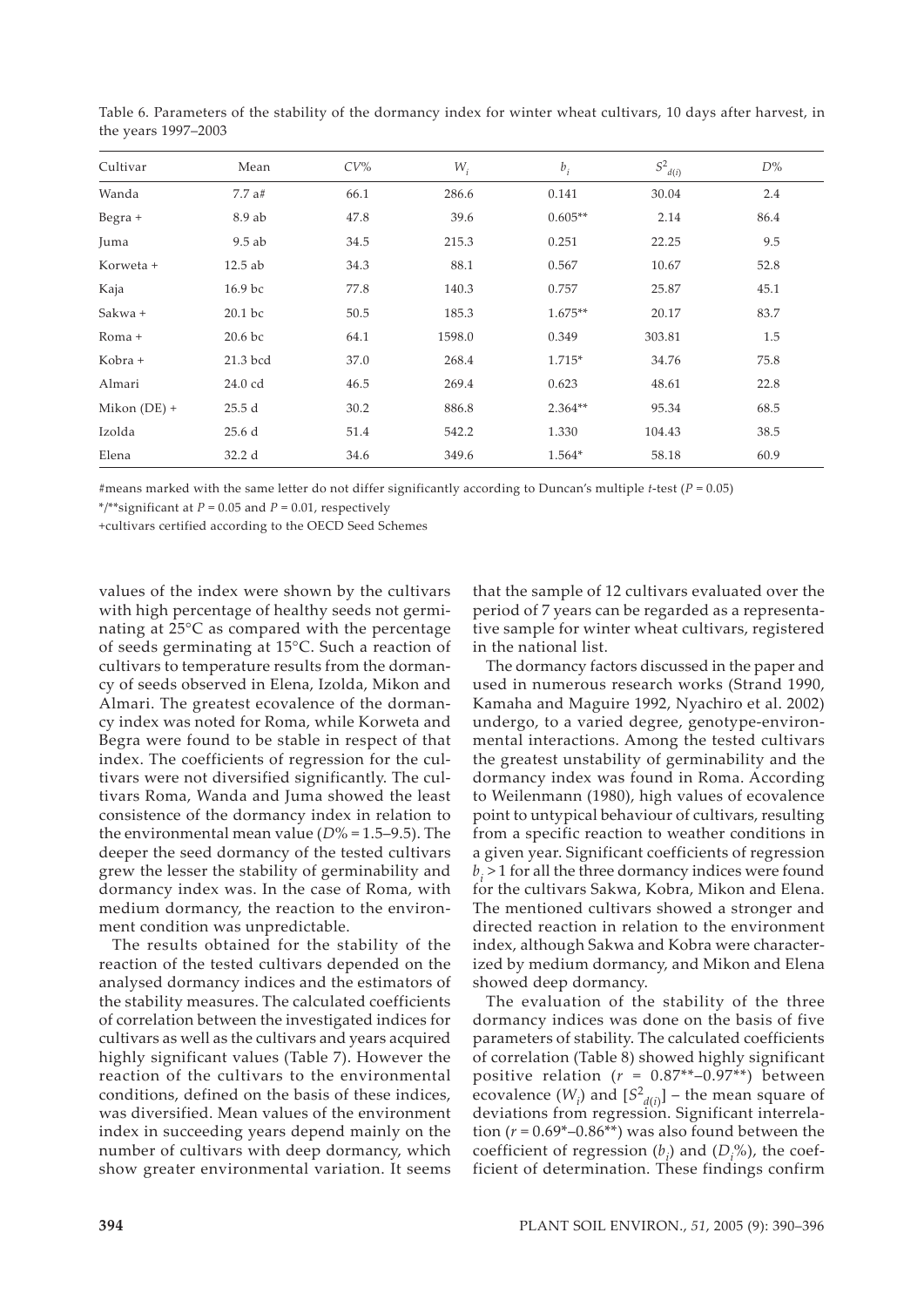Table 7. Interrelationship between the seed dormancy factors

| Indices                           | For cultivars<br>$n = 12$ | For cultivars from the years<br>$n = 84$ |
|-----------------------------------|---------------------------|------------------------------------------|
| Germinability × germination rate  | $0.947**$                 | $0.804**$                                |
| Germinability × dormancy index    | $-0.953**$                | $-0.761**$                               |
| Germination rate × dormancy index | $-0.863**$                | $-0.607**$                               |

\*\*significant at *P* = 0.01

Table 8. Matrix of the coefficients of correlation for 5 estimators of seed dormancy factors stability measures for 12 winter wheat cultivars

| Dormancy<br>indices | Stability<br>parameters   | $x_i$      | $V_i$ %   | $W_i$      | $b_i$     | $b_{d(i)}$ |
|---------------------|---------------------------|------------|-----------|------------|-----------|------------|
|                     | $V_i$ %                   | $-0.978**$ |           |            |           |            |
|                     | $\mathsf{W}_{\mathsf{i}}$ | 0.144      | 0.196     |            |           |            |
| Germinability       | $b_i$                     | $-0.855**$ | $0.897**$ | $-0.148$   |           |            |
|                     | $b_{d(i)}$                | $-0.443$   | 0.471     | $0.870**$  | 0.154     |            |
|                     | $D_i$ %                   | $-0.403$   | 0.404     | $-0.765**$ | $0.712**$ | $-0.485$   |
|                     | $V_i$ %                   | $-0.802**$ |           |            |           |            |
|                     | $W_i$                     | $-0.202$   | $0.713**$ |            |           |            |
| Germination<br>rate | $b_i$                     | $-0.308$   | $0.663*$  | $0.824**$  |           |            |
|                     | $b_{d(i)}$                | 0.151      | 0.280     | 0.555      | 0.018     |            |
|                     | $D_i$ %                   | $-0.231$   | 0.374     | 0.435      | $0.865**$ | $-0.450$   |
|                     | $V_i$ %                   | $-0.252$   |           |            |           |            |
| Dormancy<br>index   | $\mathsf{W}_{\mathsf{i}}$ | 0.359      | 0.126     |            |           |            |
|                     | $b_i$                     | $0.697*$   | $-0.457$  | 0.065      |           |            |
|                     | $b_{d(i)}$                | 0.345      | 0.211     | $0.970**$  | $-0.048$  |            |
|                     | $D_i$ %                   | 0.228      | $-0.383$  | $-0.390$   | $0.691*$  | $-0.443$   |

\*/\*\*significant at *P* = 0.05 and *P* = 0.01, respectively

the suggestion of Galek et al. (2000) according to which it is possible to replace and limit the number of parameters used when evaluating the stability of traits.

### **REFERENCES**

- Belderok B., Habekotte H. (1980): Induction of secondary dormancy in wheat crops by low temperatures and high relative humidities in the field. Cereal Research Communications, *8*: 167–173.
- Binek A. (2002): Wpływ temperatury na kiełkowanie w okresie spoczynku ziarniaków pszenicy ozimej. Zeszyty Problemowe Postepów Nauk Rolniczych, *488*: 95–101.
- Eberhart S.A., Russell W.A. (1966): Stability parameters for comparing varieties. Crop Science, *6*: 36–40.
- Galek R., Bujak H., Kaczmarek J. (2000): Ocena stabilności cech botanicznych i technologicznych w kolekcji żyta jarego na podstawie pięciu parametrów statystycznych. Biuletyn IHAR, *216*: 69–77.
- Hagemann M.G., Ciha A.J. (1987): Environmental × genotype effect on seed dormancy and after-ripening in wheat. Agronomy Journal, *79*: 192–196.
- ISTA (1999): International rules for seed testing. Seed Science and Technology, Supplement 27.
- Kamaha C., Maguire J.D. (1992): Effect of temperature on germination of six winter wheat cultivars. Seed Science and Technology, *20*: 181–185.
- Lin C.S., Binns M.R., Lefkovitch L.P. (1986): Stability analysis: Where do we stand? Crop Science, *26*: 894–900.